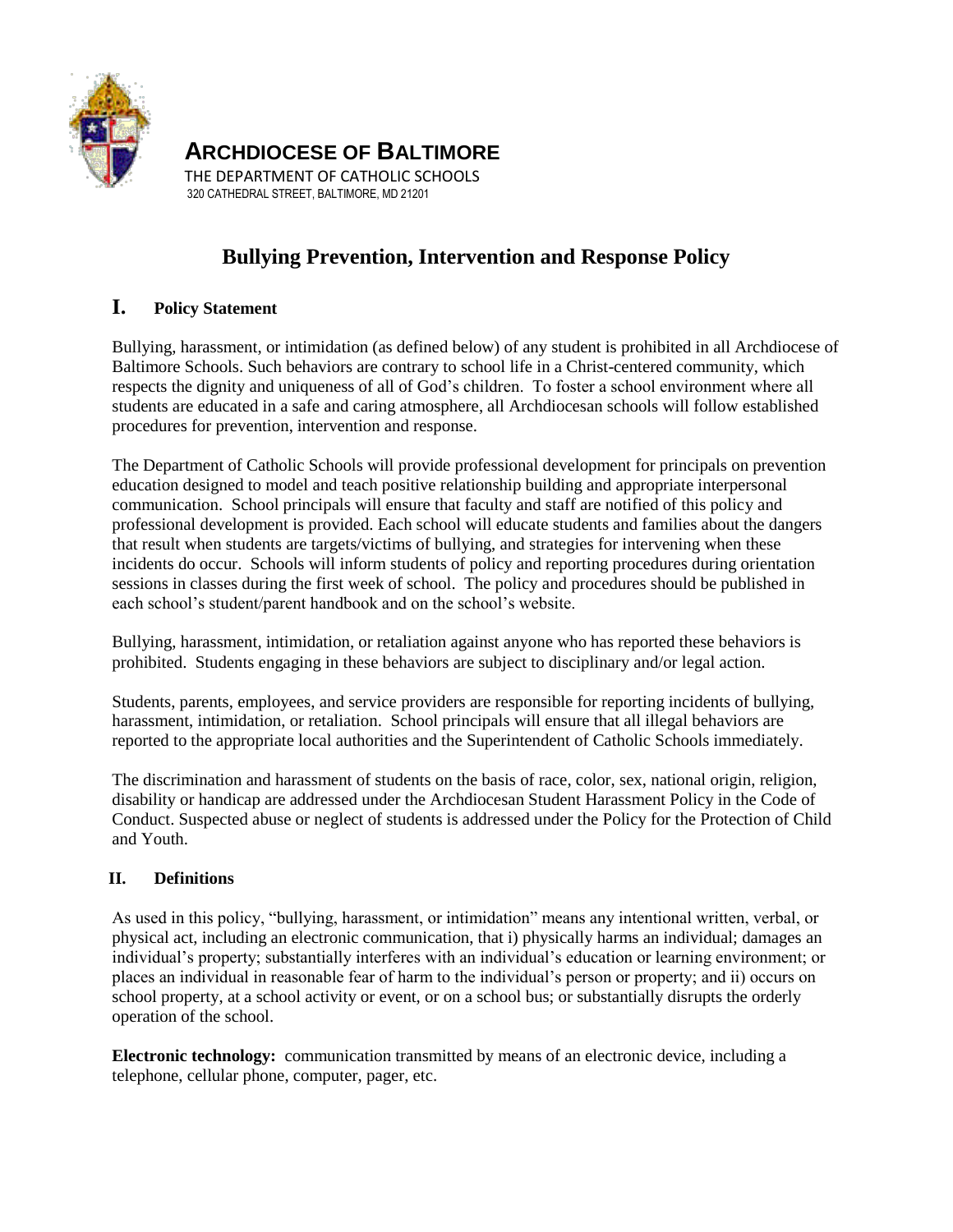**Retaliation:** an act of reprisal or revenge, i.e., getting back at a person for an act he /she committed (such as reporting misconduct).

## **III. Education**

Education on the prevention of and responses to bullying, harassment, and intimidation will be delivered to all students in kindergarten through grade twelve through orientation, religion classes, guidance lessons, or other age appropriate means.

School faculty will ensure that students are involved in activities that address bullying, cyber-bullying, harassment, or intimidation and in creating a culture of peer support and mutual respect.

School faculty will promote student involvement in the anti-bullying efforts, peer support, mutual respect, and a culture which encourages students to report incidents of bullying to adults.

School principals will ensure that professional development is provided to school faculty and staff on how to respond appropriately to students who bully or are bullied, and how to empower bystanders.

School principals will provide parents with education on the negative impact of bullying for students, the family and the school community as well as proactive strategies to prevent bullying, harassment, and intimidation.

School principals will educate School Board members on the negative impact of bullying for students, the family and the school community and the school's bullying preventions, intervention and response policy and education protocols.

## **IV. Intervention**

School principals and/or their designee are responsible for providing appropriate assistance to students and parents who have been affected by behavior prohibited in this policy.

A student who violates this policy may be required to participate in appropriate counseling/intervention designated by the school principal that is designed to increase the student's understanding of the offense and its impact on others.

School principals will collaborate with the Department of Catholic Schools to address students who continue to be involved in bullying behaviors as perpetrators, targets/victims, or witnesses, and whose mental or physical health, safety, or academic performance has been impaired.

## **V. Procedures for Reporting**

- 1. When a student reports that he/she is or has been the target/victim of bullying, harassment, or intimidation, the staff member will respond quickly and appropriately to intervene and report the incident to the school principal.
- 2. If a student wishes to discuss the incident of bullying, harassment, or intimidation with a staff member, the staff member will make an effort to provide the student with a practical, safe, private, and age appropriate way of doing so.
- 3. Student reports will be documented using the Bullying Prevention, Intervention and Response Reporting Form.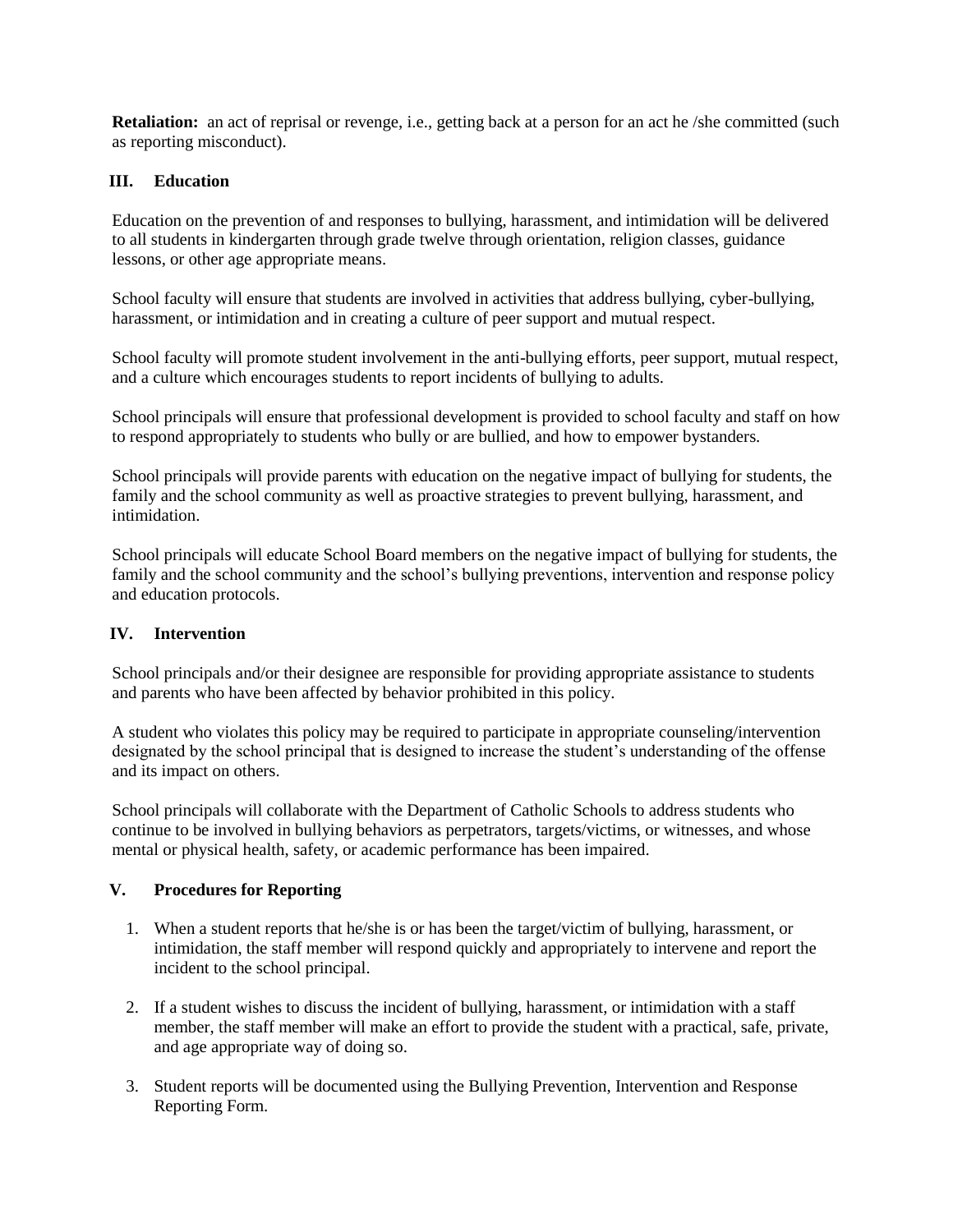- 4. A student may request assistance from a staff member to complete the Bullying Prevention, Intervention and Response Reporting Form at school.
- 5. The student, a staff member, parent or close adult relative should complete and submit Bullying Prevention, Intervention and Response Reporting Form to the school principal in person, by mail, or electronically.
- 6. Reporting forms should be available in all schools in the main (front) office, counselor's office, and other locations determined by the school principal.
- 7. Principals will report all bullying incidents that result in suspension to the Superintendent of Catholic Schools.

#### **VI. Procedures for Investigating**

- 1. All reports should be written using the Bullying, Harassment, or Intimidation Reporting Form. Reports must be promptly and appropriately investigated by the school principal or their designee upon receipt of a reporting form.
- 2. The school principal will take steps to verify who committed the act of bullying, harassment, or intimidation and whether others played a role.
- 3. Other related complaints, if any, will be reviewed in making the determination as to whether bullying, harassment or intimidation occurred.
- 4. Neither the victim nor any witnesses should be promised confidentiality at the onset of an investigation as the outcome of the investigation cannot be predicted. All parties involved should be informed that any information discussed and recorded will be disclosed only on a "need to know" basis.
- 5. The school principal will promptly and appropriately notify parents of the victim and parents of the offender of the incident after receipt of the reporting form.

The school principal will apply consequences and/or remedial actions consistent with school disciplinary policies*.* The offender will be informed that retaliation against a victim or bystander is prohibited and will result in disciplinary consequences.

The school principal will create a written record of the bullying, harassment, or intimidation incident and any disciplinary actions taken, as well as the statements of the victim, witnesses, and offender. Discussions with all parties should be documented as soon as possible after the event. Any material records or evidence will not be discarded and will be maintained in a separate secure file.

The school principal will continue to monitor the resolution. Separate conferences with the victim and offender will occur within two weeks after the investigation. In addition another follow-up conference will be held with the victim four weeks after the initial follow-up conference.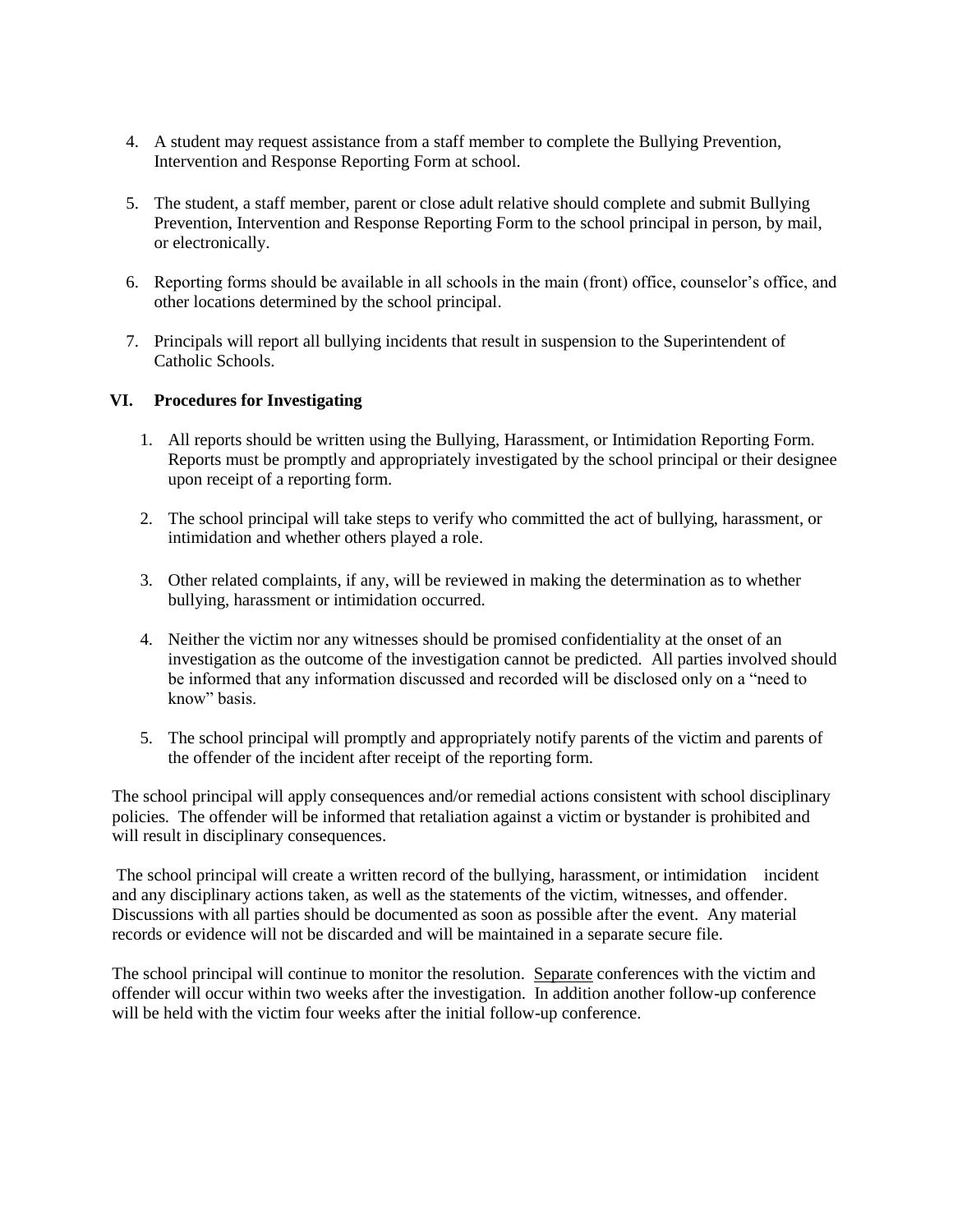#### **VII. Consequences**

Consequences and remedial actions should be consistently and fairly applied for persons committing acts of bullying, harassment, or intimidation, for persons engaged in retaliation and for persons found to have intentionally made false accusations, after appropriate investigation has determined that such an offense has occurred. The following list of consequences and remedial actions is provided as a guide and by no means limits the school from implementing other additional consequences and remedial actions. The seriousness of the behavior and prior conduct of the involved students are considered when determining appropriate consequences.

#### **Student Consequences:**

- Parent notification
- Time out (primary students)
- Loss of a privilege
- Verbal reprimand
- Completion of letter of acknowledgement of action, with apology to the victim (after reviewed by the principal and not in a case of sexual harassment or intimidation)
- Demerit
- Detention
- Reparation to victim in the form of payment for, or repair of damage to, possessions
- Reassignment of seats in class, cafeteria, or bus
- In-school suspension
- Out-of-school suspension
- Extended suspension
- Expulsion

#### **Remedial Actions:**

- Parent/Student Conference
- Counseling with school counselor or school psychologist
- Education about the effects of bullying, harassment, or intimidation
- Behavioral agreement
- Positive behavioral supports/plan that is appropriate to the developmental level of the student and the student's behavioral history
- Referral to an external agency
- Participation in counseling (delivered by a school or community mental health provider)
- Cooperation with a behavioral management program developed in consultation with a mental health professional

#### **Types of support services available to the student bully, victim, witnesses, and any bystanders:**

- Counseling/Conflict resolution
- Problem solving skills training (proactive, constructive, relationship-building)
- Social skills/competency training
- Anger management training
- Educational programming
- Parental involvement
- Peer support groups
- $\bullet$ Schedule modifications
- Targeted use of monitors (e.g. hallways, cafeteria, buses)
- Public or private community-based mental health services